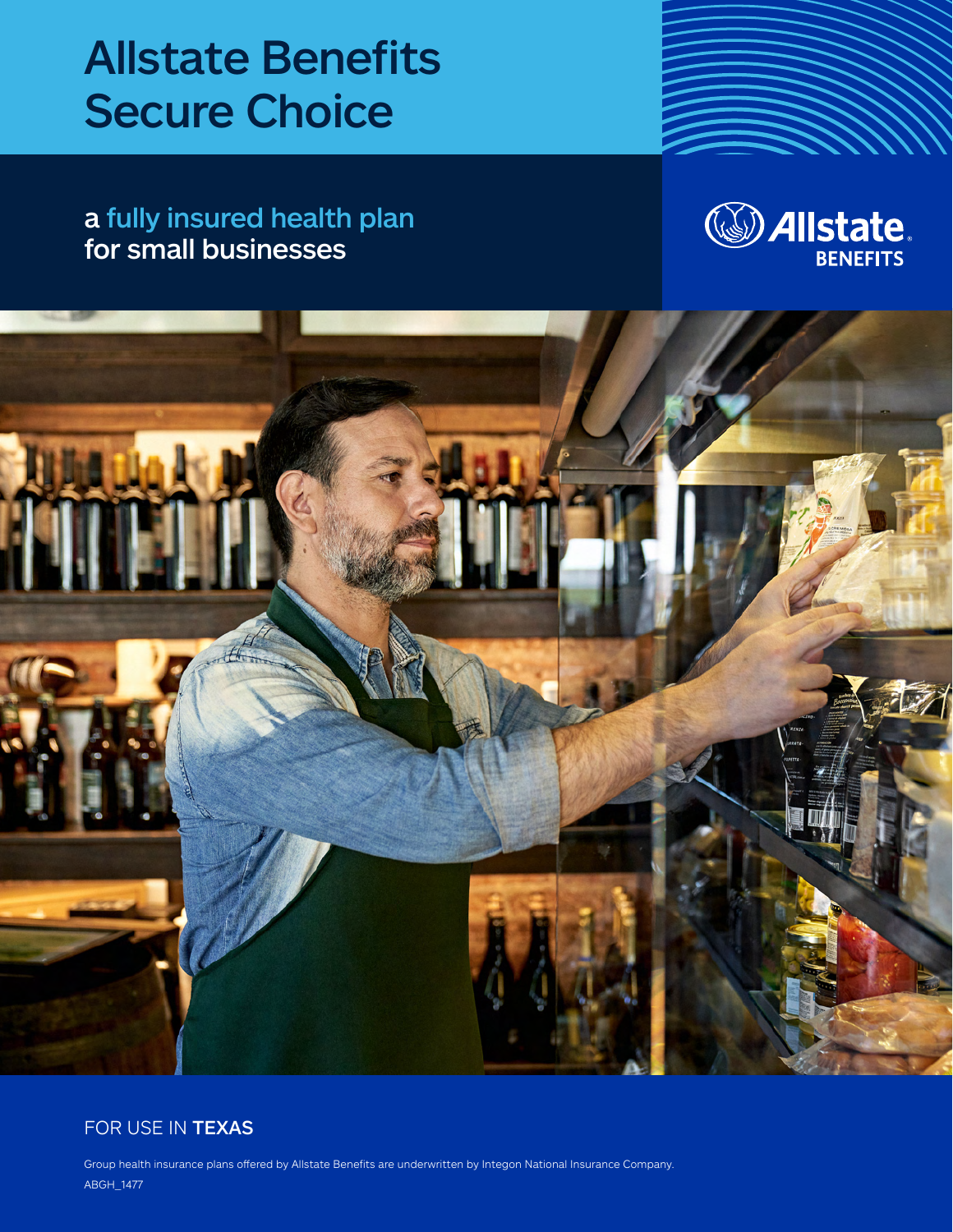

Your employees are a vital part of your company's success. When you give your employees the coverage they need to take care of their health, you're protecting your company's future. A robust health benefits package can also help you attract and retain the best talent. That's why it's so important to choose the right group health benefits.

## With Allstate Benefits Secure Choice you get:

- A fully insured PPO plan that pays benefits for both in-network and out-of-network health care providers. But remember – everyone saves the most when your members choose an in-network provider.
- Flexibility. It's easy to select a plan the best meets your company's needs and budget.
- **Claims auditing services.** These manual touchpoints help to ensure your members get the right treatment at the right time.
- Quality coverage. Our ACA-compliant plans include the 10 Essential Health Benefits\*.
- **Exceptional service.** A knowledgeable, experienced, and trustworthy carrier that's easy to work with.
- Guaranteed renewal.

## We're here for you. Our teams offer:



Group market expertise



Quick resolution of issues



Immediate access to support



Hands-on help at time of renewal

Industry-leading solutions

\*https://www.healthcare.gov/coverage/what-marketplace-plans-cover/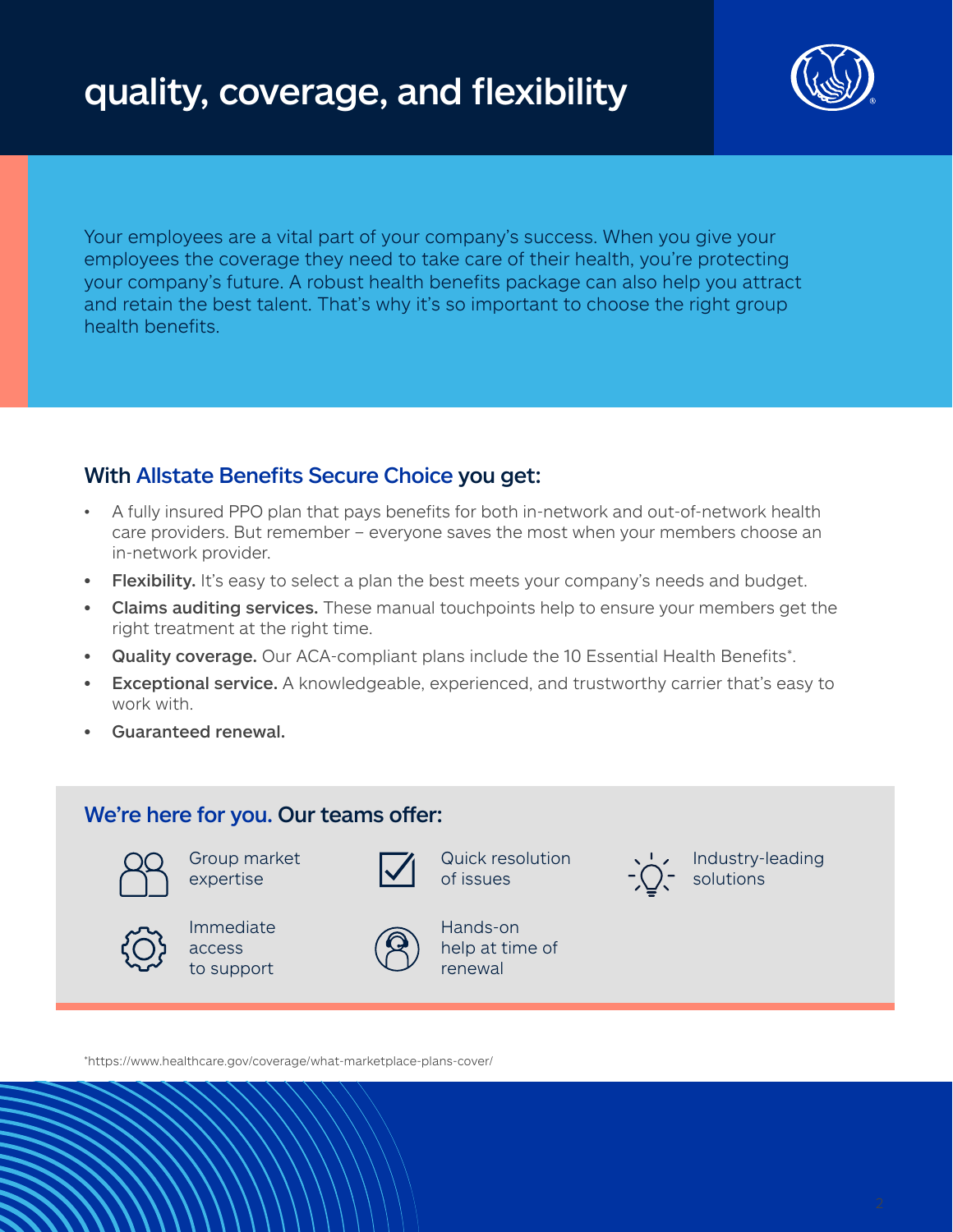## industry-leading support and resources



### Managing your plan

Your Secure Choice plan offers online services that make it easy for you and your employees to access information about your plan at any time, from any device.

### Pharmacy Benefits

Allstate Benefits partners with Cigna Pharmacy Management to provide your employees with pharmacy benefits that will help drive value and improved clinical outcomes. Cigna offers pricing transparency, clinical and specialty expertise, and comprehensive member support. With Cigna Pharmacy Management, your employees have access to myCigna.com where they can find information such as:

- **Medication Pricing** Look up prescriptions to compare prices. The tool shows lower-cost alternatives like home delivery or generics.
- **Health Manager** Access to articles, support groups, and other resources to help members get healthy and stay healthy.
- **Pharmacy home delivery** Members can learn more about home delivery options and order refills of prescriptions.
- **Pharmacy search** The wide range of filters will help members find the best in-network pharmacy location.

Cigna Pharmacy Benefit Management is offered through Cigna's contractual relationship with Allstate Benefits. Cigna is an independent company and not an affiliate of Allstate Benefits or Allied Benefit Systems.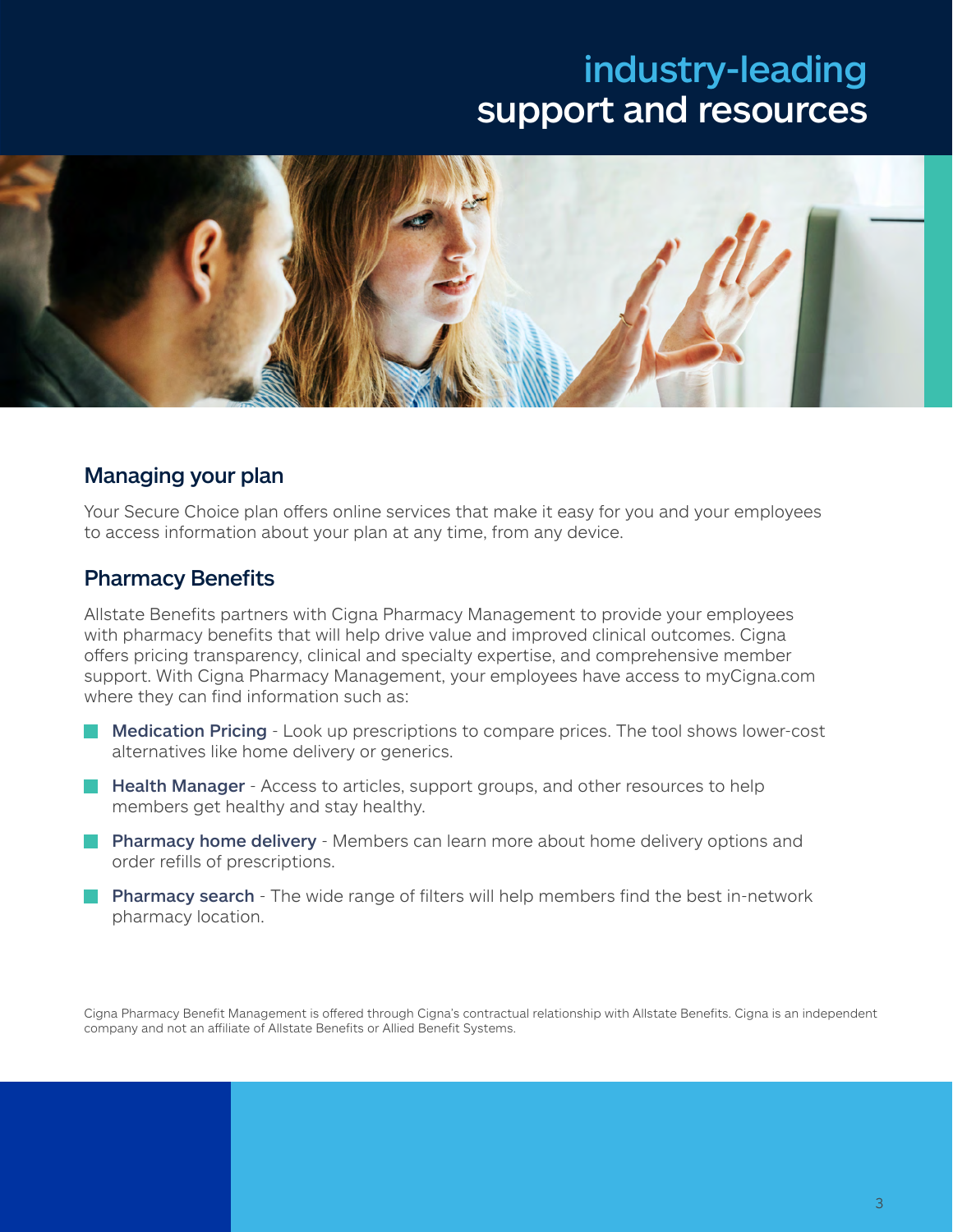## plan design options



With many plan design options, you can find the best Secure Choice plan to meet the needs of your employees.

|               | <b>HSA</b><br>Compatible | Participating<br>Provider<br><b>Deductible</b><br>Individual/<br>Family | Participating<br>Provider<br>Coinsurance<br>(Plan pays) | Participating<br><b>Provider</b><br><b>Total Max</b><br><b>Out-of-Pocket</b><br>Individual/<br>Family | <b>Office Visits</b><br>PCP/<br>Specialist/<br><b>Urgent Care</b> | <b>ER Treatment,</b><br><b>Diagnostic</b><br>X-Ray and Lab,<br><b>Outpatient</b><br><b>Physical</b><br>Medicine,<br><b>Hospital and</b><br><b>Surgery</b> | <b>30-day Retail</b><br>Prescription<br><b>Drugs</b><br>Generic/<br>Preferred/<br>Non-preferred |
|---------------|--------------------------|-------------------------------------------------------------------------|---------------------------------------------------------|-------------------------------------------------------------------------------------------------------|-------------------------------------------------------------------|-----------------------------------------------------------------------------------------------------------------------------------------------------------|-------------------------------------------------------------------------------------------------|
| Gold          | <b>No</b>                | \$1,000/\$2,000                                                         | 70%                                                     | \$7,900/\$15,800                                                                                      | \$40/\$60/\$75                                                    | Deductible/<br>Coinsurance                                                                                                                                | \$20/\$50/\$75                                                                                  |
| Gold          | No                       | \$1,000/\$2,000                                                         | 70%                                                     | \$8,700/\$17,400                                                                                      | \$40/\$60/\$75                                                    | Deductible/<br>Coinsurance                                                                                                                                | \$20/\$50/\$75                                                                                  |
| Gold          | No                       | \$1,500/\$3,000                                                         | 70%                                                     | \$7,900/\$15,800                                                                                      | \$40/\$60/\$75                                                    | Deductible/<br>Coinsurance                                                                                                                                | \$20/\$50/\$75                                                                                  |
| Gold          | No                       | \$1,500/\$3,000                                                         | 80%                                                     | \$8,700/\$17,400                                                                                      | \$40/\$60/\$75                                                    | Deductible/<br>Coinsurance                                                                                                                                | \$20/\$50/\$75                                                                                  |
| Gold          | No                       | \$2,000/\$4,000                                                         | 80%                                                     | \$8,700/\$17,400                                                                                      | \$40/\$60/\$75                                                    | Deductible/<br>Coinsurance                                                                                                                                | \$20/\$50/\$75                                                                                  |
| Gold          | <b>No</b>                | \$2,400/\$4,800                                                         | 80%                                                     | \$7,800/\$15,600                                                                                      | \$40/\$60/\$75                                                    | Deductible/<br>Coinsurance                                                                                                                                | \$20/\$50/\$75                                                                                  |
| Gold          | No                       | \$2,700/\$5,400                                                         | 80%                                                     | \$7,200/\$14,400                                                                                      | \$40/\$60/\$75                                                    | Deductible/<br>Coinsurance                                                                                                                                | \$20/\$50/\$75                                                                                  |
| Gold          | Yes                      | \$3,500/\$7,000                                                         | 100%                                                    | \$3,500/\$7,000                                                                                       | Deductible/<br>Coinsurance                                        | Deductible/<br>Coinsurance                                                                                                                                | Deductible/<br>Coinsurance                                                                      |
|               |                          |                                                                         |                                                         |                                                                                                       |                                                                   |                                                                                                                                                           |                                                                                                 |
| <b>Silver</b> | <b>No</b>                | \$3,000/\$6,000                                                         | 70%                                                     | \$8,700/\$17,400                                                                                      | \$40/\$60/\$75                                                    | Deductible/<br>Coinsurance                                                                                                                                | \$20/\$50/\$75                                                                                  |
| <b>Silver</b> | Yes                      | \$3,000/\$6,000                                                         | 80%                                                     | \$7,050/\$14,100                                                                                      | Deductible/<br>Coinsurance                                        | Deductible/<br>Coinsurance                                                                                                                                | Deductible/<br>Coinsurance                                                                      |
| <b>Silver</b> | Yes                      | \$3,500/\$7,000                                                         | 50%                                                     | \$6,750/\$13,500                                                                                      | Deductible/<br>Coinsurance                                        | Deductible/<br>Coinsurance                                                                                                                                | Deductible/<br>Coinsurance                                                                      |
| <b>Silver</b> | Yes                      | \$3,500/\$7,000                                                         | 70%                                                     | \$7,050/\$14,100                                                                                      | Deductible/<br>Coinsurance                                        | Deductible/<br>Coinsurance                                                                                                                                | Deductible/<br>Coinsurance                                                                      |
| <b>Silver</b> | <b>No</b>                | \$3,500/\$7,000                                                         | 70%                                                     | \$8,700/\$17,400                                                                                      | \$40/\$60/\$75                                                    | Deductible/<br>Coinsurance                                                                                                                                | \$20/\$50/\$75                                                                                  |
| <b>Silver</b> | Yes                      | \$3,500/\$7,000                                                         | 80%                                                     | \$7,050/\$14,100                                                                                      | Deductible/<br>Coinsurance                                        | Deductible/<br>Coinsurance                                                                                                                                | Deductible/<br>Coinsurance                                                                      |
| <b>Silver</b> | No                       | \$3,500/\$7,000                                                         | 80%                                                     | \$8,700/\$17,400                                                                                      | Deductible/<br>Coinsurance                                        | Deductible/<br>Coinsurance                                                                                                                                | Deductible/<br>Coinsurance                                                                      |
| <b>Silver</b> | Yes                      | \$3,750/\$7,500                                                         | 80%                                                     | \$7,050/\$14,100                                                                                      | Deductible/<br>Coinsurance                                        | Deductible/<br>Coinsurance                                                                                                                                | Deductible/<br>Coinsurance                                                                      |

*See next page for additional plan design options.*

#### Network Options:

Allstate Benefits Secure Choice - Broad - available statewide

#### Infertility Option:

Infertility coverage is available with all plans. Ask your sales rep for more details.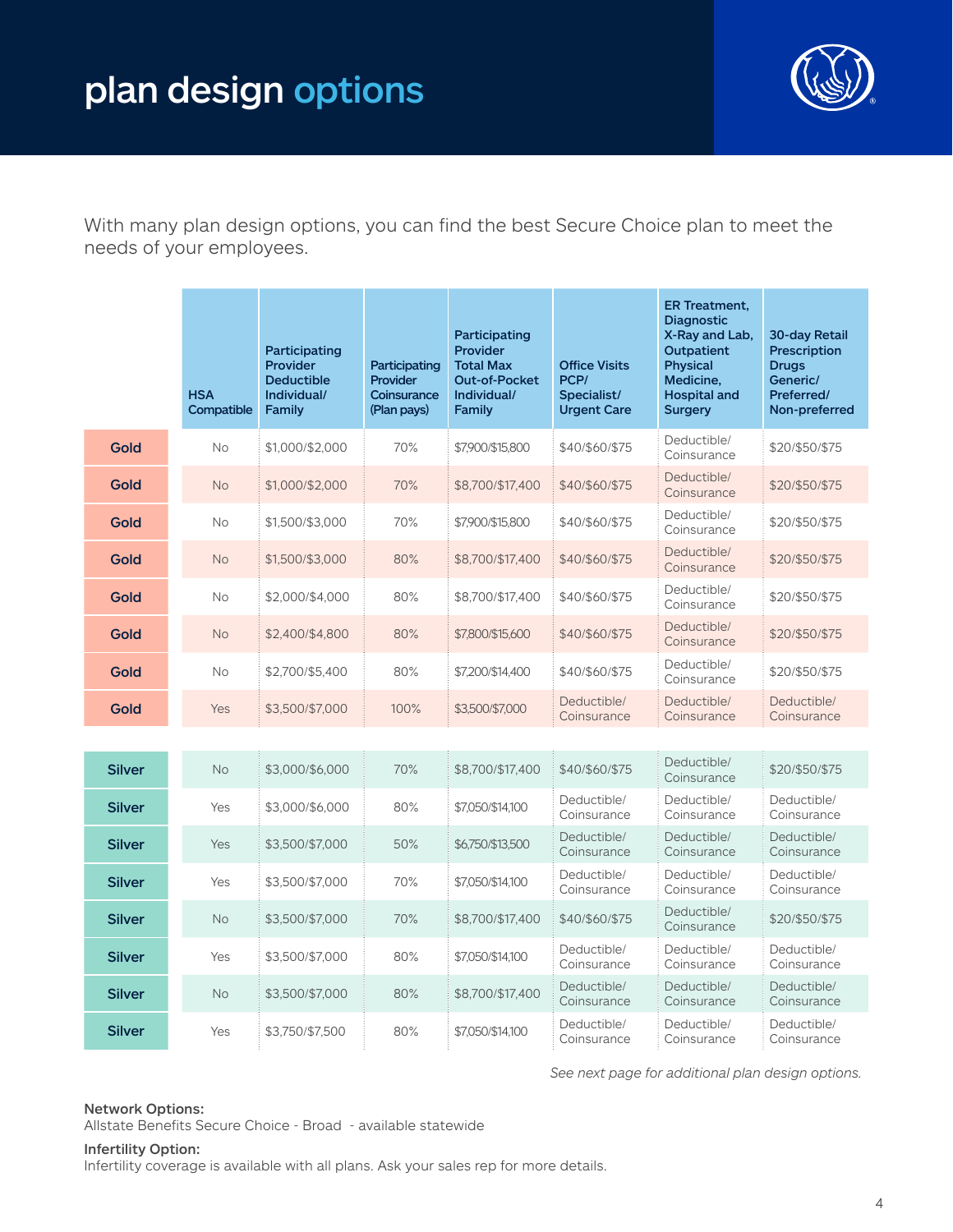## plan design options

The higher the deductible you choose, the lower your monthly payment is. For example, choosing a bronze plan with a higher deductible will lower the monthly premium.

|                                  | <b>HSA</b><br>Compatible | Participating<br>Provider<br><b>Deductible</b><br>Individual/<br>Family | Participating<br><b>Provider</b><br>Coinsurance<br>(Plan pays) | Participating<br>Provider<br><b>Total Max</b><br><b>Out-of-Pocket</b><br>Individual/<br>Family | <b>Office Visits</b><br>PCP/<br>Specialist/<br><b>Urgent Care</b> | <b>ER Treatment,</b><br><b>Diagnostic</b><br>X-Ray and Lab,<br><b>Outpatient</b><br><b>Physical</b><br>Medicine,<br><b>Hospital and</b><br><b>Surgery</b> | <b>30-day Retail</b><br>Prescription<br><b>Drugs</b><br>Generic/<br>Preferred/<br>Non-preferred |
|----------------------------------|--------------------------|-------------------------------------------------------------------------|----------------------------------------------------------------|------------------------------------------------------------------------------------------------|-------------------------------------------------------------------|-----------------------------------------------------------------------------------------------------------------------------------------------------------|-------------------------------------------------------------------------------------------------|
| <b>Silver</b>                    | <b>No</b>                | \$3,750/\$7,500                                                         | 80%                                                            | \$8,700/\$17,400                                                                               | \$40/\$60/\$75                                                    | Deductible/<br>Coinsurance                                                                                                                                | \$20/\$50/\$75                                                                                  |
| <b>Silver</b>                    | <b>No</b>                | \$4,000/\$8,000                                                         | 70%                                                            | \$8,700/\$17,400                                                                               | \$40/\$60/\$75                                                    | Deductible/<br>Coinsurance                                                                                                                                | \$20/\$50/\$75                                                                                  |
| <b>Silver</b>                    | <b>No</b>                | \$4,500/\$9,000                                                         | 70%                                                            | \$8,700/\$17,400                                                                               | \$40/\$60/\$75                                                    | Deductible/<br>Coinsurance                                                                                                                                | \$20/\$50/\$75                                                                                  |
| <b>Silver</b>                    | Yes                      | \$5,000/\$10,000                                                        | 100%                                                           | \$5,000/\$10,000                                                                               | Deductible/<br>Coinsurance                                        | Deductible/<br>Coinsurance                                                                                                                                | Deductible/<br>Coinsurance                                                                      |
| <b>Silver</b>                    | <b>No</b>                | \$5,000/\$10,000                                                        | 70%                                                            | \$8,700/\$17,400                                                                               | \$40/\$60/\$75                                                    | Deductible/<br>Coinsurance                                                                                                                                | \$20/\$50/\$75                                                                                  |
| <b>Silver</b>                    | <b>No</b>                | \$5,000/\$10,000                                                        | 80%                                                            | \$8,700/\$17,400                                                                               | \$40/\$60/\$75                                                    | Deductible/<br>Coinsurance                                                                                                                                | \$20/\$50/\$75                                                                                  |
| <b>Silver</b>                    | No                       | \$6,000/\$12,000                                                        | 70%                                                            | \$8,700/\$17,400                                                                               | \$40/\$60/\$75                                                    | Deductible/<br>Coinsurance                                                                                                                                | \$20/\$50/\$75                                                                                  |
| <b>Silver</b>                    | <b>No</b>                | \$6,500/\$13,000                                                        | 80%                                                            | \$8,700/\$17,400                                                                               | \$40/\$60/\$75                                                    | Deductible/<br>Coinsurance                                                                                                                                | \$20/\$50/\$75                                                                                  |
| <b>Silver</b>                    | No                       | \$7,900/\$15,800                                                        | 100%                                                           | \$7,900/\$15,800                                                                               | \$40/\$60/\$75                                                    | Deductible/<br>Coinsurance                                                                                                                                | \$20/\$50/\$75                                                                                  |
| <b>Bronze</b>                    | <b>No</b>                | \$6,750/\$13,400                                                        | 50%                                                            | \$8,700/\$17,400                                                                               | Deductible/<br>Coinsurance                                        | Deductible/<br>Coinsurance                                                                                                                                | Deductible/<br>Coinsurance                                                                      |
| <b>Bronze</b>                    | No                       | \$7,000/\$14,000                                                        | 70%                                                            | \$8,700/\$17,400                                                                               | Deductible/<br>Coinsurance                                        | Deductible/<br>Coinsurance                                                                                                                                | Deductible/<br>Coinsurance                                                                      |
| <b>Bronze</b>                    | <b>No</b>                | \$8,700/\$17,400                                                        | 100%                                                           | \$8,700/\$17,400                                                                               | Deductible/<br>Coinsurance                                        | Deductible/<br>Coinsurance                                                                                                                                | Deductible/<br>Coinsurance                                                                      |
|                                  |                          |                                                                         |                                                                |                                                                                                |                                                                   |                                                                                                                                                           |                                                                                                 |
| <b>Expanded</b><br><b>Bronze</b> | Yes                      | \$7,050/\$14,100                                                        | 100%                                                           | \$7,050/\$14,100                                                                               | Deductible/<br>Coinsurance                                        | Deductible/<br>Coinsurance                                                                                                                                | Deductible/<br>Coinsurance                                                                      |
| <b>Expanded</b><br><b>Bronze</b> | No                       | \$8,200/\$16,400                                                        | 100%                                                           | \$8,200/\$16,400                                                                               | Deductible/<br>Coinsurance                                        | Deductible/<br>Coinsurance                                                                                                                                | \$20/\$50/\$75                                                                                  |

Network Options:

Allstate Benefits Secure Choice - Broad - available statewide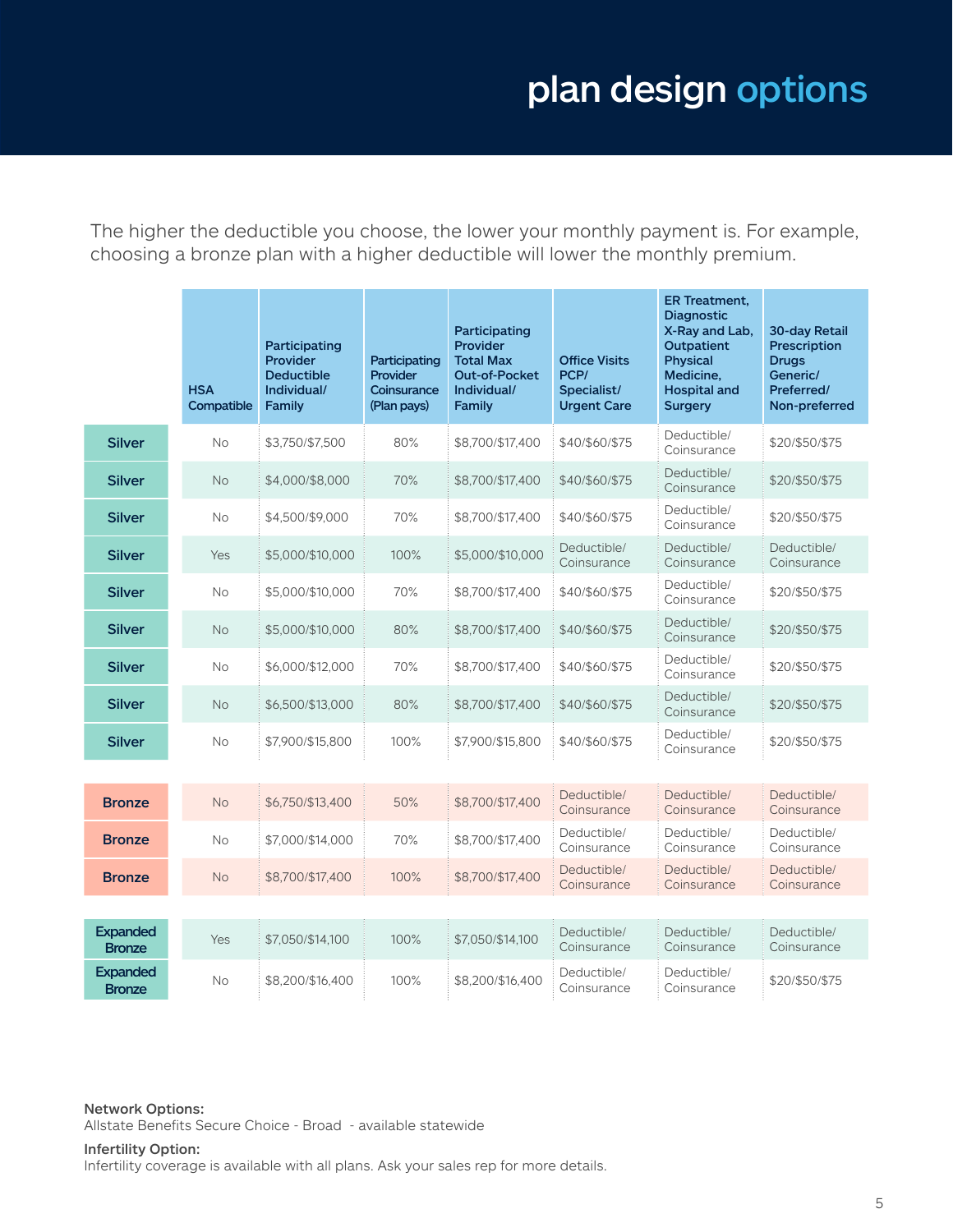## better benefits to keep your business healthy

![](_page_5_Picture_1.jpeg)

## When your employees are at their best, so is your company.

Allstate Benefits Secure Choice includes coverage for the 10 Essential Health Benefits<sup>1</sup> – the care your group members and your company need to thrive. This includes preventive and wellness services<sup>1</sup> such as vaccinations and screening tests – at no cost to your members!

## Network Options

Allstate Benefits Secure Choice – Broad

A nationwide network that includes medical, pharmacy, and pediatric vision providers:

- Medical Network: Aetna Signature Administrators®
- Pediatric vision coverage is administered through VSP® Vision Care and uses the VSP Choice Network.
- Pharmacy coverage is administered through Cigna Pharmacy Management®. Plans will use the four-tier Cigna Legacy (Performance) Prescription Drug List.

To locate participating providers or to access to prescription formulary, please visit www.allstatebenefits.com.

### Pediatric Vision Benefits:

Secure Choice plans provide vision essential health benefits for covered members aged 18 or younger. Pediatric vision benefits are offered though VSP® Vision Care. Your employees can access plan information, search for participating providers, and view claim information by visiting, https://www.vsp.com/choiceonly.

|                                                                      | <b>Designated Eyewear</b><br>Provider (Plan pays) | Non-Participating<br>Provider (Plan pays) | <b>Frequency</b>    |  |  |
|----------------------------------------------------------------------|---------------------------------------------------|-------------------------------------------|---------------------|--|--|
| <b>Routine Eye Exam</b>                                              | 100%                                              | 50%                                       | Every calendar year |  |  |
| Eyewear limited to the covered persons choice of glasses or contacts |                                                   |                                           |                     |  |  |
| Lenses and Frames <sup>2</sup>                                       | 100%                                              | 50%                                       | Every calendar year |  |  |
| <b>Prescription Contact Lenses</b><br>(instead of Glasses)           | 100%                                              | 50%                                       | Every calendar year |  |  |

### Pediatric Dental Benefits

Secure Choice provides dental essential health benefits for covered members aged 18 and younger.

|                                             | Coverage (Plan Pays) |
|---------------------------------------------|----------------------|
| <b>Class I: Preventive Dental Benefit</b>   | $100\%$              |
| <b>Class II: Basic Dental Benefit</b>       | $20\%$ <sup>3</sup>  |
| <b>Class III: Major Dental Benefit</b>      | $50\%$ <sup>3</sup>  |
| <b>Class IV: Orthodontic Dental Benefit</b> | $50\%$ <sup>3</sup>  |

1 See https://www.healthcare.gov/coverage/preventive-care-benefits/ for details. | 2 Frames from the Otis & Piper Eyewear Collection. 3 Benefits for participating and non-participating providers are subject to the medical plan in-network deductible and out-of-pocket.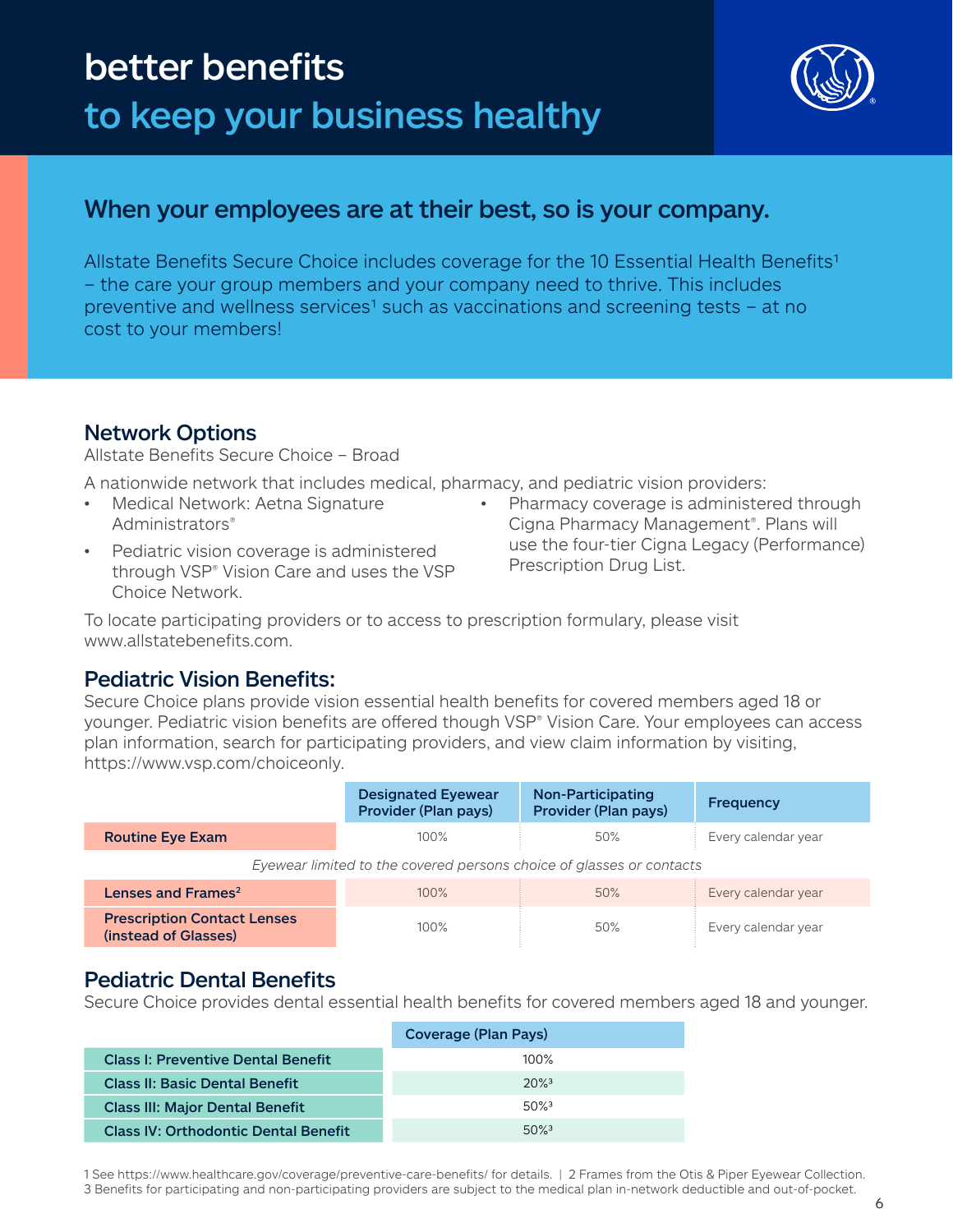## plan details and exclusions

#### Family deductible accumulations Individual/Family

Covered expenses for each family member accumulate toward his or her individual deductible and plan paymentsbegin:

- For the family member  $-$  once his or her individual deductible is met.
- For all family members  $-$  once the combined amounts accumulated toward two or more individual deductibles reach the amount of the family deductible.

#### Out-of-pocket maximums

The family out-of-pocket maximum is the total dollar amount of covered charges that must be paid by employees and their covered dependents before we will consider any out-of-pocket maximum for all covered persons under the same family plan to be satisfied.

The individual out-of-pocket maximum is the dollar amount of covered charges that must be paid by each covered person before any out-of-pocket maximum is satisfied for that covered person.

#### Utilization review

When inpatient treatment is needed, the covered person is responsible for calling the number on the back of the ID card to receive authorization. If authorization is not received, a penalty could be applied. Authorization is not a guarantee of coverage.

#### Deductible credit

When coverage first begins, credit is given for any portion of a calendar-year deductible satisfied under the employer's prior medical plan during the same calendar year, except when the deductible credit is waived. No credit is given for prior years' deductibles. The deductible credit option can be waived.

#### Employment waiting period

The employment waiting is the number of consecutive days an employee must be working before he/she is eligible to be covered. The following choices are available: 0, 30, 60, or 90 days. If no waiting period is selected during the application process, we will default to a 30 day waiting period.

#### New hires

For groups with a 0-, 30-, or 60-day employment waiting period, new eligible employees and their dependents, upon satisfaction of the employment waiting period, are eligible for the following effective date:

First day of the billing month following the expiration of the employment waiting period, when the enrollment request is received within 31 days of the effective date.

For groups with a 90-day employment waiting period, newly eligible employees and their dependents, upon satisfaction of the employment waiting period, are eligible for the following effective date:

The first day following the expiration of the employment waiting period, when the enrollment request is received within 31 days of the expiration of the employment waiting period.

#### Summary of exclusions

The following services are excluded from coverage:

- Services by a medical provider who is an immediate family member or who resides with a covered person.
- Charges for services, supplies, or drugs provided by or through any employer of a Covered Person or of a Covered Person's family member.
- Treatment reimbursable by Medicare, Workers' Compensation, automobile carriers, or expenses for which other coverage is available.
- Vision therapy, surgery to correct vision, foot orthotics, or routine vision care and foot care unless part of the diabetic treatment.
- Charges for custodial care and private nursing.
- Charges for diagnosis and treatment of infertility except when the in vitro plan option is purchaged.
- Charges for surrogate pregnancy or sterilization reversal. • Charges for cosmetic services, including chemical peels,
- plastic surgery, and medications. Charges for umbilical cord storage, genetic testing,
- counseling, and services.
- Treatment of "quality of life" or "lifestyle" concerns including but not limited to obesity, hair loss, restoration or promotion of sexual function, cognitive enhancement, and educational testing or training.
- Over-the-counter drugs, (unless recommended by the United States Preventive Services Task Force and authorized by a health care provider), drugs not approved by the FDA, drugs obtained from sources outside the United States, and the difference in cost between a generic and brand name drug when the generic is available.
- Complications of an excluded service.
- Charges in excess of any stated benefit maximum.
- Treatment of an illness or injury caused by acts of war, felony, or influence of an illegal substance.
- Adult dental care not related to a dental injury.
- Non-surgical treatment for TMJ or CMJ other than that described in the contract, or any related surgical treatment that is not pre authorized.
- Any correction of malocclusion, protrusion, hypoplasia, or hyperplasia of the jaws.
- Charges for cranial orthotic devices, except following cranial surgery.
- Charges for medical devices designed to be used at home, except as otherwise covered in the Durable Medical Equipment and Personal Medical Equipment provision or the Diabetic Services provision in the Medical Benefits section.
- Charges for devices or supplies, except as described under a Prescription Order.
- Charges for prophylactic treatment.
- Charges related to health care practitionerassisted suicide.
- Charges for growth hormone stimulation treatment to promote or delay growth.
- Charges for alternative medicine, including acupuncture and naturopathic medicine.
- Charges for chelation therapy except for laboratory proven toxic states as defined by peer-reviewed published studies.
- Charges for experimental or investigational services.

*This brochure provides summary information for the health benefit plan templates. Please refer to the plan certificate for a complete listing of the benefits, terms, and exclusions. In the event that there are discrepancies with the information in this brochure, the terms and conditions of the plan certificate and other plan documents will govern.*